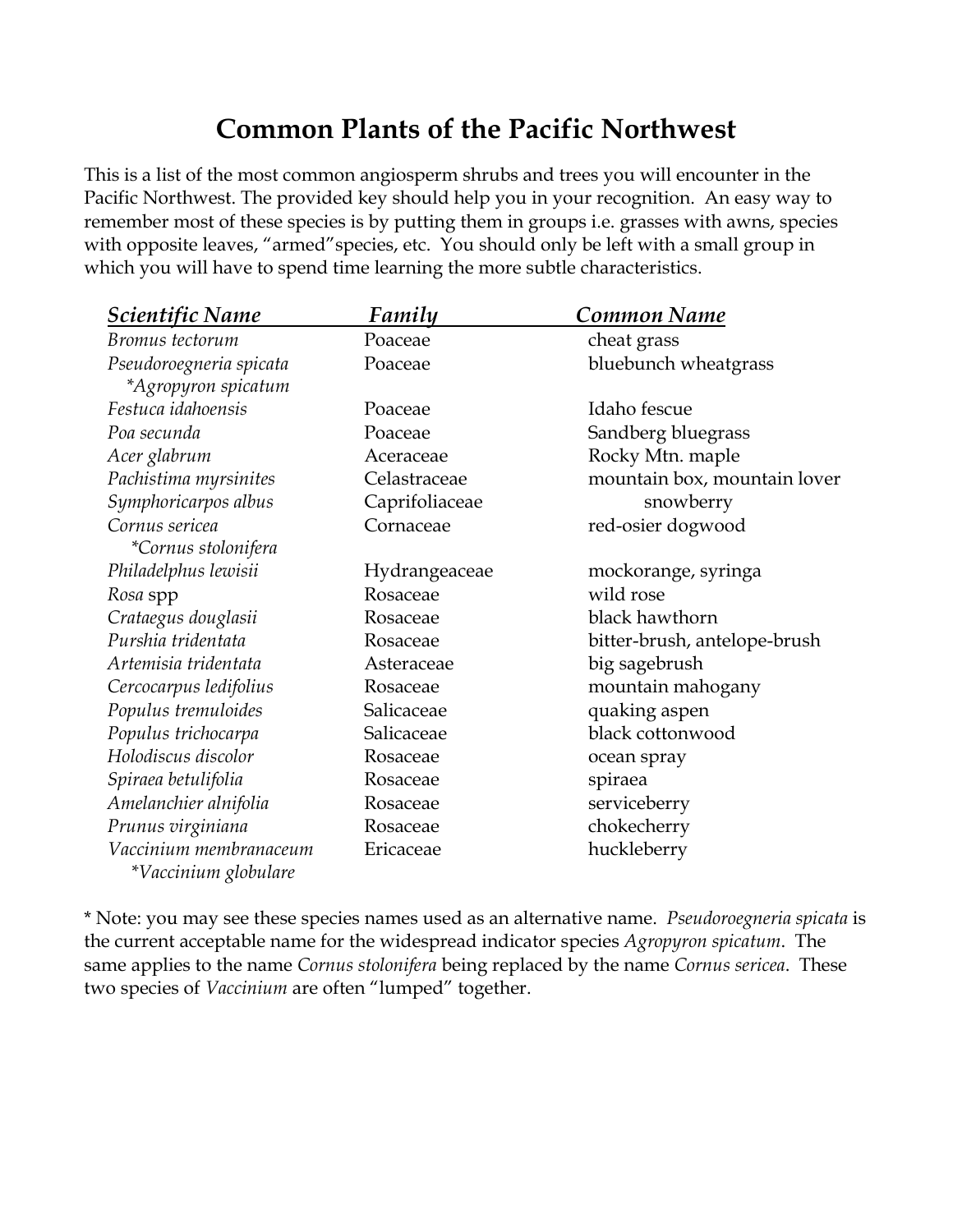## **KEY TO SOME COMMON PLANTS OF THE PACIFIC NORTHWEST**

| 1 Plants grass-like (flowers small, not brightly colored)                        |
|----------------------------------------------------------------------------------|
|                                                                                  |
| 2 Plants perennial, awns various but generally not as long as above or absent    |
| 3 Spikelets awned (a slender thread or needle-like appendage)                    |
| 4 Spikelets attached directly to main axis of inflorescence; leaves              |
| gen wider than 2mm, not strongly rolled Pseudoroegneria spicata                  |
|                                                                                  |
|                                                                                  |
| 1 Plants NOT grass-like                                                          |
| 5 Leaves opposite                                                                |
|                                                                                  |
| 6 Leaves various but not palmately lobed                                         |
| 7 Leaves evergreen (leathery), generally under 3cm long, elliptic                |
| to narrowly oblanceolate, glossy on the upper surface, the margins               |
|                                                                                  |
| 7 Leaves deciduous, and not at once as above                                     |
| 8 Leaves elliptic to ovate, the margins entire to somewhat                       |
| undulate, medium to dark green above, gray-green below,                          |
|                                                                                  |
| 8 Leaves not at once as above, generally longer than 3 cm                        |
| 9 Veins of blade prominent, numerous and evenly spaced                           |
| along midrib, the apex generally acuminate; stems often                          |
|                                                                                  |
| 9 Veins of plade prominent but lateral, only 2 diverging                         |
| from midrib near the base, the apex generally acute;                             |
|                                                                                  |
| 5 Leaves alternate                                                               |
| 10 Plants armed                                                                  |
|                                                                                  |
| 11 Leaves simple, the margins serrate to doubly serrate;                         |
|                                                                                  |
| 10 Plants unarmed                                                                |
| 12 Leaves mostly less than 2cm long and apically tridentate (with 3 small teeth) |
|                                                                                  |
|                                                                                  |
| 12 Leaves not as above                                                           |
| 14 Leaves evergreen, linear to lanceolate or very narrowly elliptic,             |
| margins strongly revolute, dark green above, tan or brownish                     |
| and hairy below, bark light coloredCercocarpus ledifolius                        |
| 14 Leaves not at once as above                                                   |
| 15 Leaves rotund to ovate or reniform-cordate, the petioles                      |
|                                                                                  |
| 15 Leaves not at once as above                                                   |
|                                                                                  |

*See lead #16 – next page*